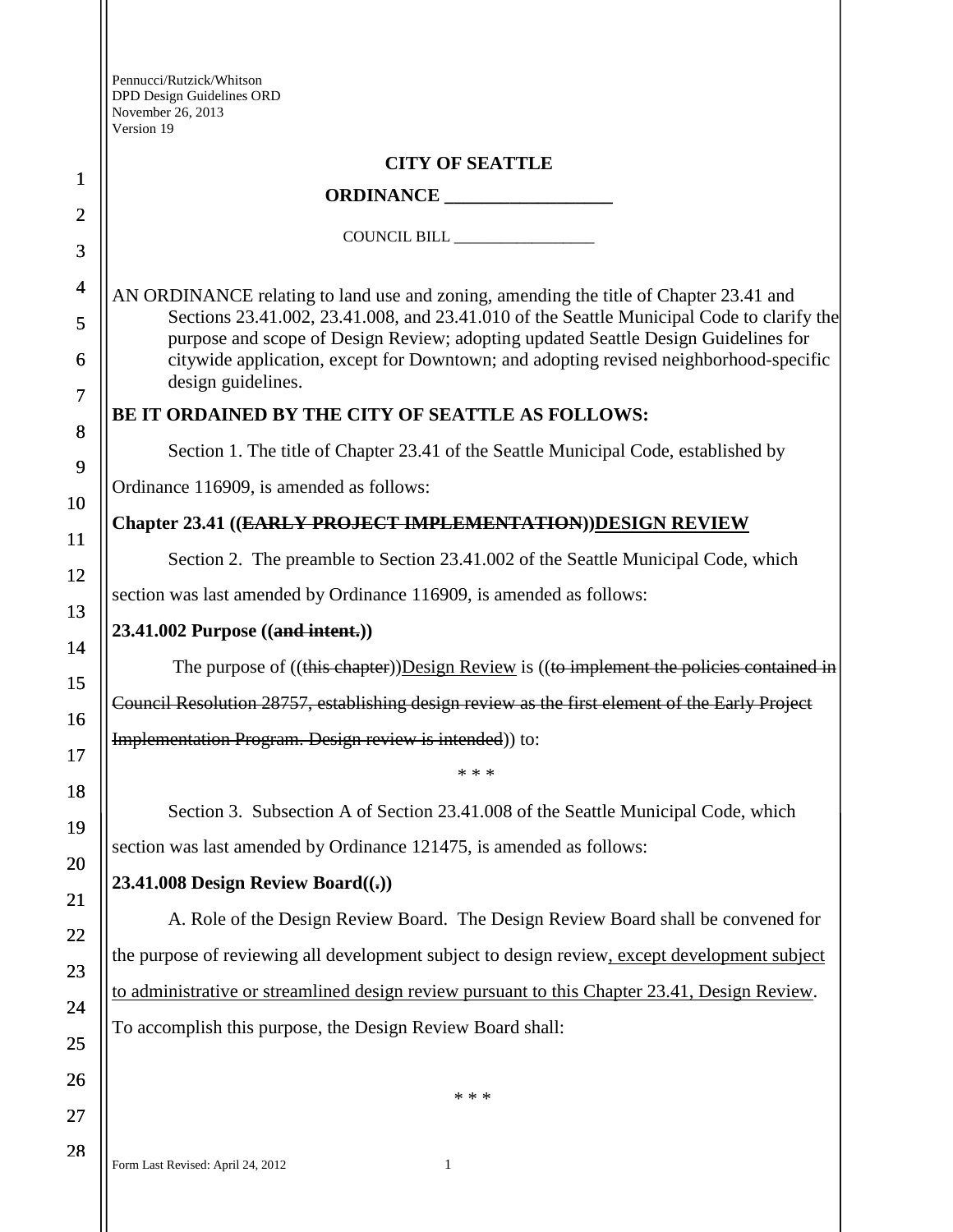1

2

3

4

5

6

7

8

9

10

11

12

13

14

15

16

17

18

19

20

21

Section 4. Section 23.41.010 of the Seattle Municipal Code, which section was last amended by Ordinance 123963, is amended as follows:

**23.41.010 Design review guidelines**

A. The "((Guidelines for Multifamily and Commercial Buildings, 1998 (Amended 2006)",))Seattle Design Guidelines, 2013" and the "Guidelines for Downtown Development, 1999" are approved. The "Seattle Design Guidelines, 2013", the neighborhood design guidelines ((approved by the City Council and ))identified in subsection 23.41.010.B, and Master Planned Community design guidelines ((approved by the City Council and )) identified in subsection 23.41.010.C provide the basis for Design Review Board recommendations and City design review decisions, except in Downtown, where the "Guidelines for Downtown Development, 1999" apply. Neighborhood design guidelines and Master Planned Community design guidelines are intended to augment and make more specific the (("Guidelines for Multifamily and Commercial Buildings, 1998 (Amended 2006)"))"Seattle Design Guidelines, 2013" and the "Guidelines for Downtown Development, 1999." To the extent there are conflicts between neighborhood design guidelines or Master Planned Community design guidelines and the (("Guidelines for Multifamily and Commercial Buildings, 1998 (Amended 2006)"))"Seattle Design Guidelines, 2013" or "Guidelines for Downtown Development, 1999," $((\tau))$  the neighborhood design guidelines or Master Planned Community design guidelines ((prevail))supersede.

B. The following neighborhood design guidelines are approved $((:))$ . These Neighborhood design guidelines apply in the areas shown on the map included in the guidelines.

((1. "University Community Design Guidelines, 2000;" 2. "Pike/Pine Urban Center Village Design Guidelines, 2010;" 3. "Roosevelt Urban Village Design Guidelines, 2000;" 4. "Ballard Municipal Center Master Plan Area Design Guidelines, 2000;" 5. "West Seattle Junction Urban Village Design Guidelines, 2001;"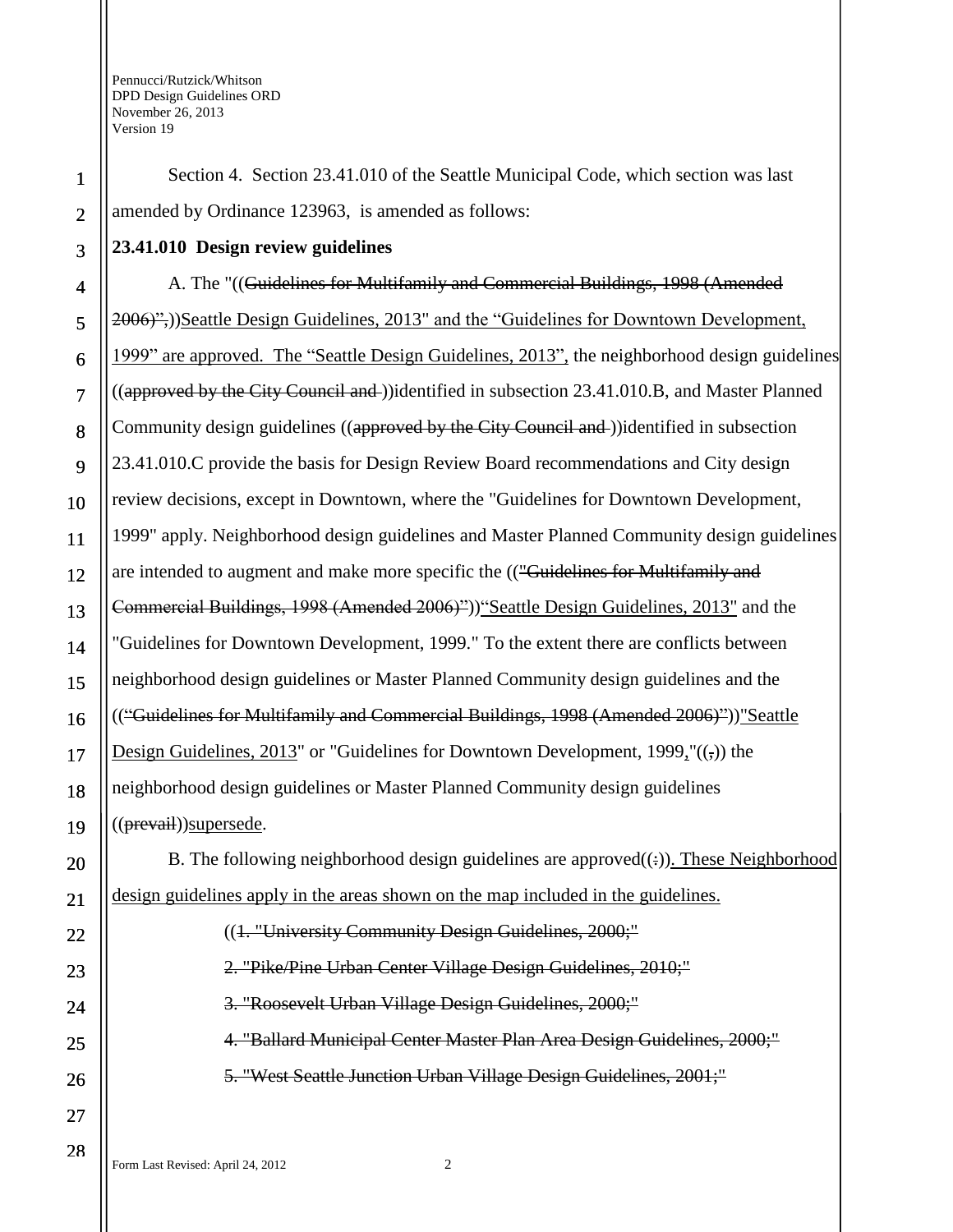| 1              | 6. "Green Lake Neighborhood Design Guidelines, 2001;"                        |
|----------------|------------------------------------------------------------------------------|
| $\overline{2}$ | 7. "Admiral Residential Urban Village Design Guidelines, 2002;"              |
| 3              | 8. "South Lake Union Neighborhood Design Guidelines, 2005;"                  |
| 4              | 9. "Northgate Urban Center and Overlay District Design Guidelines, 2010;"    |
| 5              | 10. Belltown Urban Center Village Design Guidelines, 2004;                   |
| 6              | 11. Wallingford Neighborhood Design Guidelines, 2005;                        |
| 7              | 12. Capitol Hill Neighborhood Design Guidelines, 2005, as supplemented 2013; |
| 8              | 13. Greenwood/Phinney Neighborhood Design Guidelines, 2005;                  |
| 9              | 14. Othello Neighborhood Design Guidelines, 2005;                            |
| 10             | 15. North Beacon Hill Design Guidelines, 2006;                               |
| 11             | 16. North District/Lake City Guidelines, 2006;                               |
| 12             | 17. Morgan Junction Neighborhood Design Guidelines, 2007;                    |
| 13             | 18. Upper Queen Anne Neighborhood Design Guidelines, 2009; and               |
| 14             | 19. Uptown Neighborhood Design Guidelines, 2009.)                            |
| 15             | 1. "Admiral Design Guidelines, 2013;"                                        |
| 16             | 2. "Ballard Municipal Center Master Plan Area Design Guidelines, 2013;"      |
| 17             | 3. "Belltown Urban Center Village Design Guidelines, 2004;"                  |
| 18             | 4. "Capitol Hill Design Guidelines, 2013;"                                   |
| 19             | 5. "Green Lake Design Guidelines, 2013;"                                     |
| 20             | 6. "Greenwood/Phinney Design Guidelines, 2013;"                              |
| 21             | 7. "Morgan Junction Design Guidelines, 2013;"                                |
| 22             | 8. "North Beacon Hill Design Guidelines, 2013;"                              |
| 23             | 9. "North District/Lake City Guidelines, 2013;"                              |
| 24             | 10. "Northgate Design Guidelines, 2013;"                                     |
| 25             | 11. "Othello Design Guidelines, 2013;"                                       |
| 26             | 12. "Pike/Pine Design Guidelines, 2013;"                                     |
| 27             |                                                                              |
| 28             |                                                                              |

Form Last Revised: April 24, 2012 3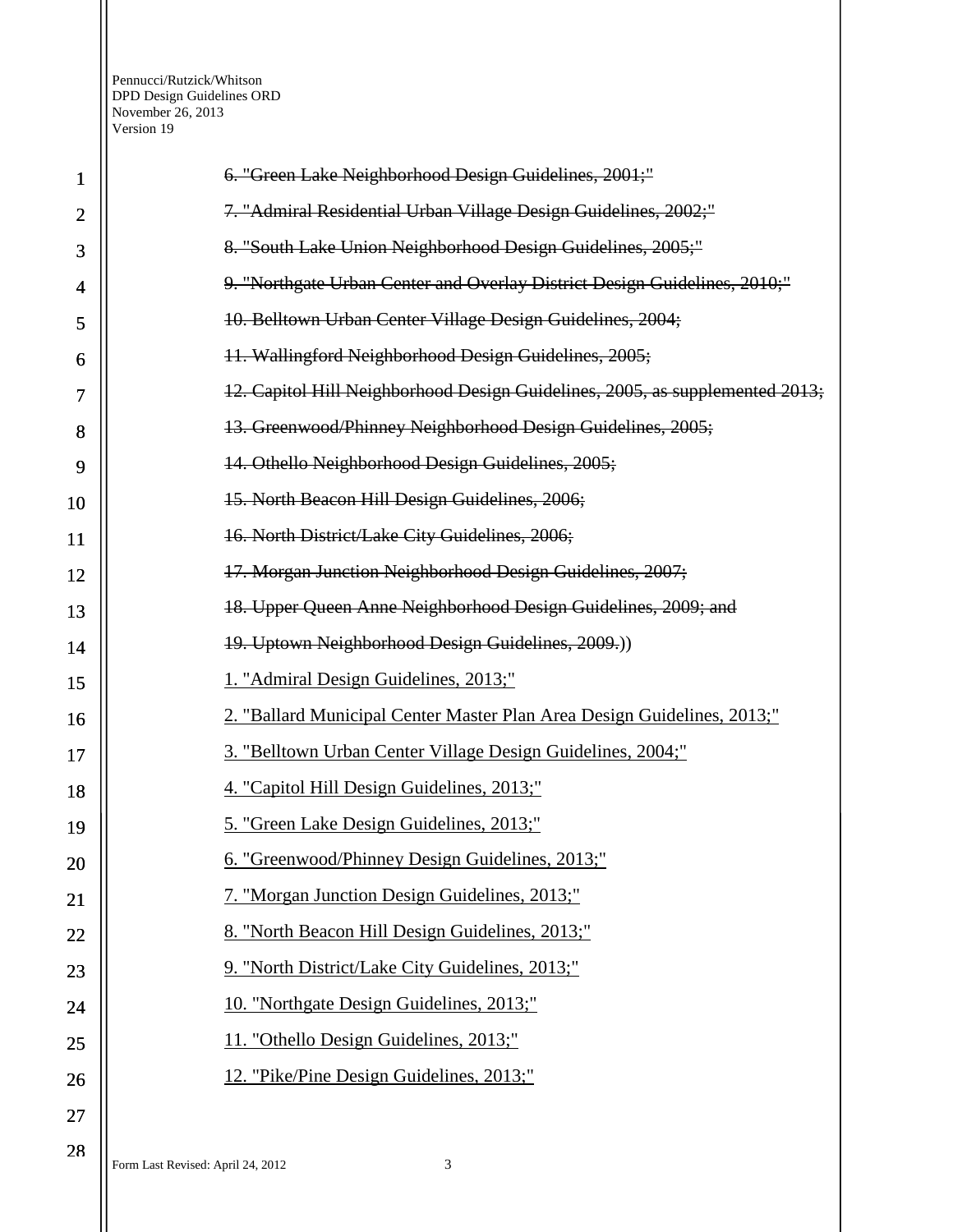| $\mathbf 1$    | 13. "Roosevelt Design Guidelines, 2013;"                                                             |
|----------------|------------------------------------------------------------------------------------------------------|
| $\overline{2}$ | 14. "South Lake Union Design Guidelines, 2013;"                                                      |
| 3              | 15. "University Design Guidelines, 2013;"                                                            |
| 4              | 16. "Upper Queen Anne Design Guidelines, 2013;"                                                      |
| 5              | 17. "Uptown Design Guidelines, 2013;"                                                                |
| 6              | 18. "Wallingford Design Guidelines, 2013;" and                                                       |
| 7              | 19. "West Seattle Junction Design Guidelines, 2013."                                                 |
| 8              | Section 5. Severability. The provisions of this ordinance are declared to be separate and            |
| 9              | severable. The invalidity of any clause, sentence, paragraph, subdivision, section or portion of     |
| 10             | this ordinance, or the invalidity of its application to any person or circumstance, shall not affect |
| 11             | the validity of the remainder of this ordinance, or the validity of its application to other persons |
| 12             | or circumstances.                                                                                    |
| 13             |                                                                                                      |
| 14             |                                                                                                      |
| 15             |                                                                                                      |
| 16             |                                                                                                      |
| 17             |                                                                                                      |
| 18             |                                                                                                      |
| 19             |                                                                                                      |
| 20             |                                                                                                      |
| 21             |                                                                                                      |
| 22             |                                                                                                      |
| 23             |                                                                                                      |
| 24             |                                                                                                      |
| 25             |                                                                                                      |
| 26             |                                                                                                      |
| 27             |                                                                                                      |
|                |                                                                                                      |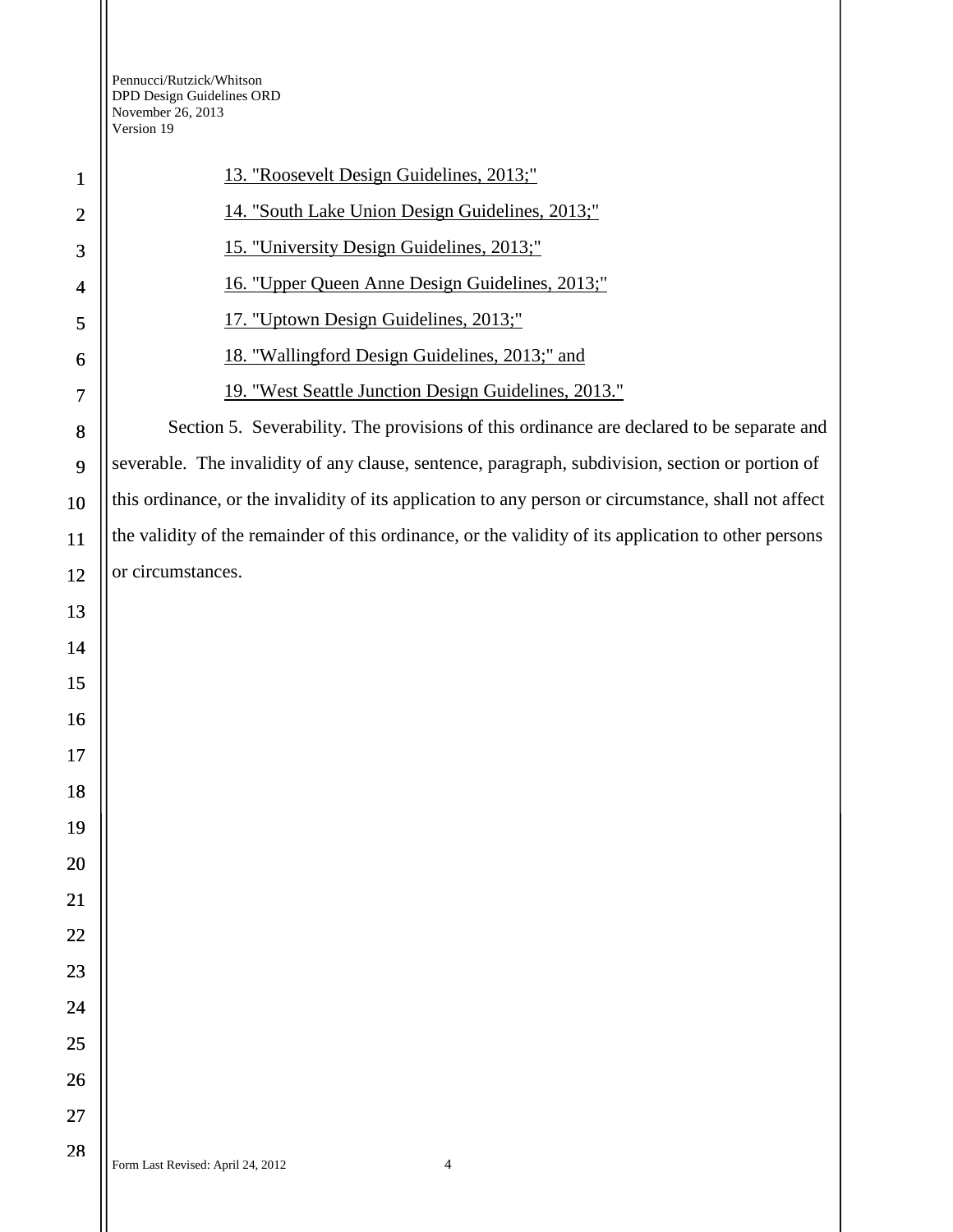|                | Version 19                                                                                                                            |  |
|----------------|---------------------------------------------------------------------------------------------------------------------------------------|--|
| $\mathbf{1}$   | Section 6. This ordinance shall take effect and be in force 30 days after its approval by                                             |  |
| $\overline{2}$ | the Mayor, but if not approved and returned by the Mayor within ten days after presentation, it                                       |  |
| 3              | shall take effect as provided by Seattle Municipal Code Section 1.04.020.                                                             |  |
| $\overline{4}$ | Passed by the City Council the <u>come day of container and a</u> , 2013, and                                                         |  |
| 5              | signed by me in open session in authentication of its passage this                                                                    |  |
| 6              | $\frac{day}{}$ day of $\frac{1}{2013}$ .                                                                                              |  |
| 7              |                                                                                                                                       |  |
| 8              |                                                                                                                                       |  |
| 9              | President _________________of the City Council                                                                                        |  |
| 10             |                                                                                                                                       |  |
| 11             |                                                                                                                                       |  |
| 12             |                                                                                                                                       |  |
| 13             |                                                                                                                                       |  |
| 14             | Michael McGinn, Mayor                                                                                                                 |  |
| 15             |                                                                                                                                       |  |
| 16             |                                                                                                                                       |  |
| 17             |                                                                                                                                       |  |
| 18             |                                                                                                                                       |  |
| 19             | Monica Martinez Simmons, City Clerk                                                                                                   |  |
| 20             |                                                                                                                                       |  |
| 21             | (Seal)                                                                                                                                |  |
| 22             |                                                                                                                                       |  |
| 23             |                                                                                                                                       |  |
| 24             | Attachment 1: Seattle Design Guidelines, 2013<br>Attachment 2: Admiral Design Guidelines, 2013                                        |  |
| 25             | Attachment 3: Ballard Municipal Center Master Plan Area Design Guidelines, 2013<br>Attachment 4: Capitol Hill Design Guidelines, 2013 |  |
| 26             | Attachment 5: Green Lake Design Guidelines, 2013                                                                                      |  |
| 27             | Attachment 6: Greenwood/Phinney Design Guidelines, 2013                                                                               |  |
| 28             | Form Last Revised: April 24, 2012<br>5                                                                                                |  |